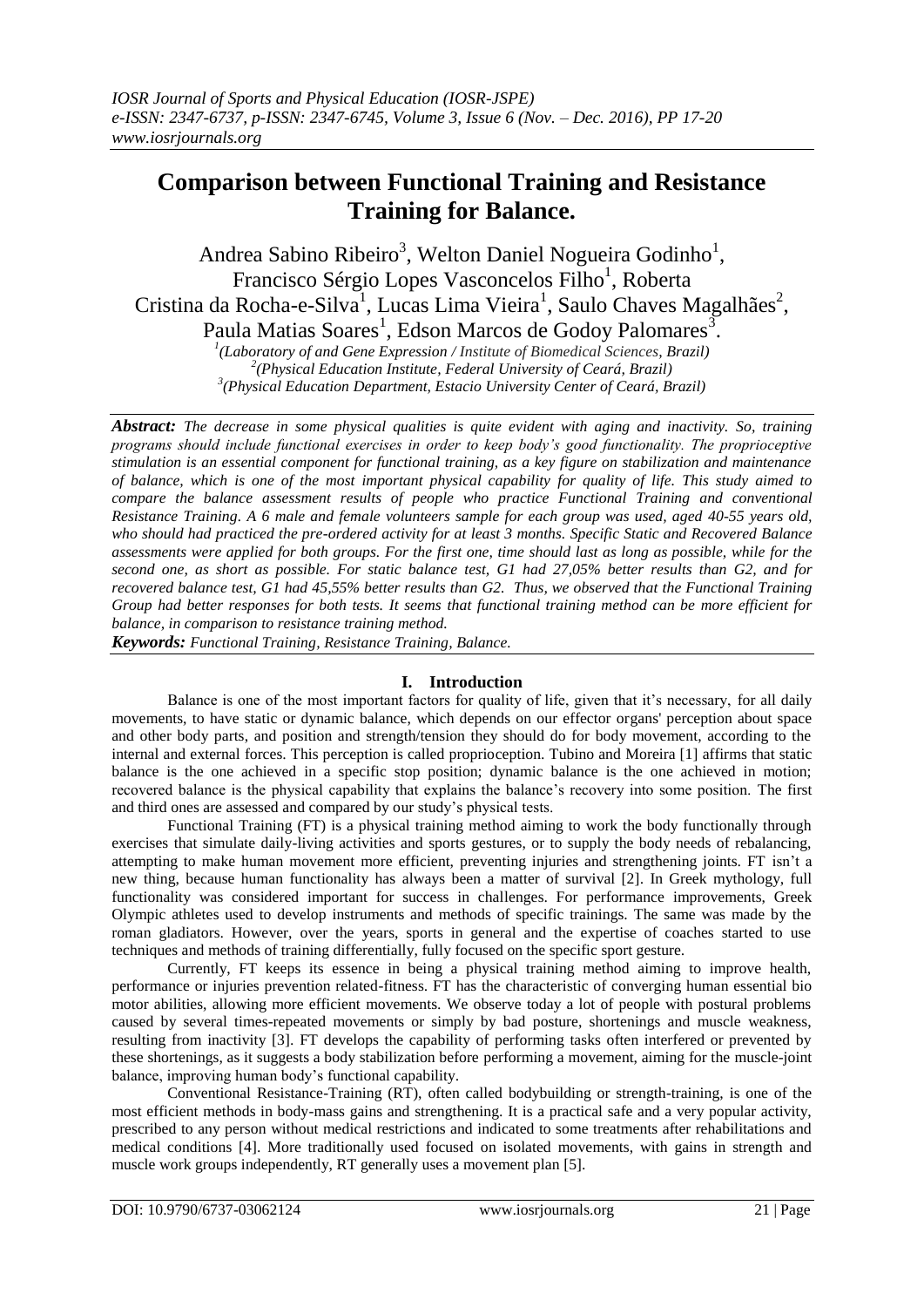Proprioception is a key figure in joint stability [6]. This sensory property allows the sensorimotor system equalize the forces necessary to keep the joint in steady state. The proprioceptive sense involves muscles length, tendons tension, joints angles, deep pressure on the soles of the feet, and other acting forces. This sensory property is quite important for the body balance. Maintenance of body balance is a result of joint control of these segments and environment, mediated by the sensory information and the motor activity [6].

Daily living or sports activities implicates joint instability events, challenging postural balance. The joint stability is defined as the ability of a joint in returning to its original state after suffering a disturbance, countering the instability events [6].

The functional capacity of the human body is the ability to perform normal activities of daily life efficiently independently. Lack of physical activity and aging are two factors causing various systems and physical qualities deterioration that reduce the human body's functional capacity. Therefore, the practice of exercises can maintain or recover these qualities losses, essential for every human being, regardless of the stage of life in which he finds himself, restoring movement and body balance [5].

Thus, our study shows the need of prescribing functional exercises in order to a more beneficial training program not only in physical aspects but in the use of physical valences on daily life of those who practice it.

#### **II. Method**

Our study had a qualitative-comparative orientation, using direct documentation through exploratory field research with fitness assessments application. It was carried out in October, on two gyms, *Crossfit Funcional* and *Stimulus Academia*, located in the neighborhoods *Meireles* and *Joaquim Nabuco*, respectively, in the city of Fortaleza-CE, Brazil. The pre-selected population consisted of 20 non-athlete male and female volunteers, aged 40-55-years-old, in 2 groups of 10 individuals: Group 1 (G1) consisted of people who practiced noncompetitive FT for at least 3 months; Group 2 (G2) consists of people who practices RT also for at least 3 months.

According to the inclusion criteria, only 6 subjects from each group could definitely compose the sample. Both gyms were selected in order to facilitate the study for having some bonds with their professionals. Inclusion criteria were: being healthy, practicing only FT or RT for at least 3 months, aging 40-55 years-old and not being athlete. For each balance assessment, there were 3 tests, prevailing their best result. All volunteers signed an Informed Consent Form about the relevance of the research and all its stages, allowing any clarification, stating the duration of implementation. guaranteeing confidentiality and complete freedom of the individual to refuse participation or withdraw the consent at any stage of research without any penalty or prejudice to their care.

The assessment tests were: Carnaval's [7] "Airplane" static balance test (SB) and "*Amarelinha*" recovered balance test (RB). For SB assessment, the subject stays supported on only one of the lower limbs, with the other lower limb extended parallelly to the ground. The body stays parallel to the ground followed by the extended leg prolonging. The upper limbs must be 90º abducted, simulating an airplane image. With a chronometer, the time of sustaining in stable position is scored. For RB assessment, and adapted hopscotch is painted on the ground. The subject starts at its first square relying on one of the lower limbs, waiting for the test to begin, then must go all the outward journey and return jumping with one leg without losing balance (without stepping with the other member on the floor). In case of losing balance, the assessed must return to the first square. The time spent on the route is marked with a stopwatch. Each test was performed three times for each individual, producing data so that they could have their best results compared: the longest time for SB and the shortest time for RB.

| <b>Subject</b> | Gender | Age | <b>Practice time</b> | <b>Balance Assessment</b> |           |
|----------------|--------|-----|----------------------|---------------------------|-----------|
|                |        |     |                      | SB                        | <b>RB</b> |
|                | M      | 47  | 2 years and 3 months | 2'32"59                   | 18"17     |
|                | M      | 45  | 2 years and 1 month  | 2'32"92                   | 22"05     |
|                | M      | 42  | 1 year and 1 month   | 1'15"90                   | $\star$   |
|                | F      | 40  | 3 months             | 1'24"78                   | 20"25     |
|                | F      | 40  | 1 year and 4 months  | 1'03"90                   | 25"72     |
|                | F      | 46  | years and 4 months   | 1'14"16                   | 23"25     |

# **III. Results**

Volunteers' features are shown in Tables 1 and 2. Table 3 shows mean results for both groups. **Table 1**. Results and individual features of G1

\* unable to complete the test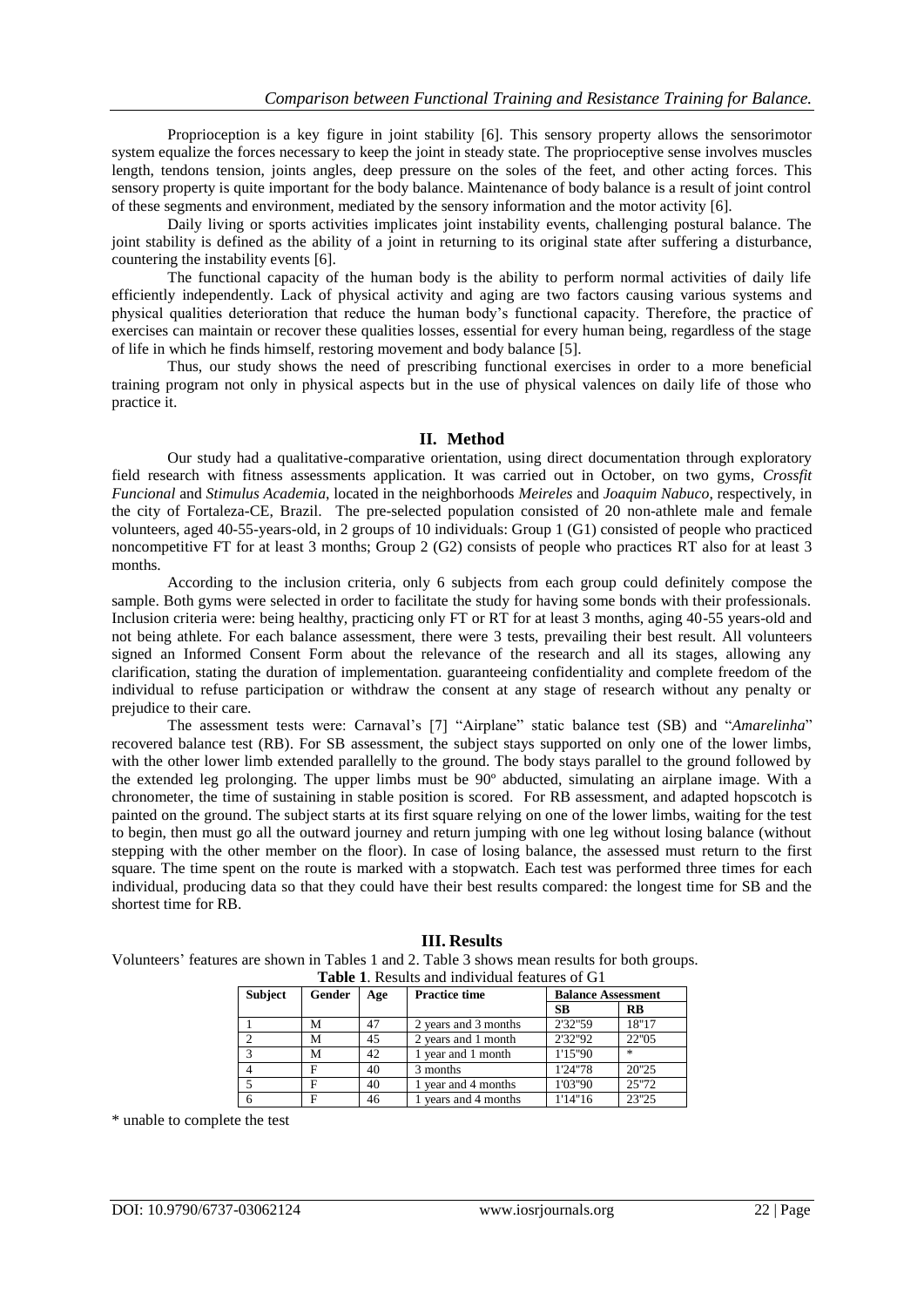| <b>Subject</b> | Gender | Age | <b>Practice time</b> | <b>Balance Assessment</b> |                                   |
|----------------|--------|-----|----------------------|---------------------------|-----------------------------------|
|                |        |     |                      | <b>SB</b>                 | $\overline{RB}$                   |
|                | М      | 49  | 11 months            | 1'31"72                   | 57"78                             |
|                | M      | 44  | 2 years and 6 months | 1'00"92                   | 19"89                             |
|                | M      | 41  | year and 5 months    | 2'06"08                   | 35"80                             |
|                | F      | 44  | year and 11 months   | 40"68                     | $\frac{d\mathbf{x}}{d\mathbf{x}}$ |
|                | Е      | 42  | 1 year and 10 months | 1'20"43                   | 14"64                             |
|                |        | 55  | 10 years             | 40"97                     | 32"28                             |

**Table 2.** Results and individual features of G1.

\* unable to complete the test

**Table 3.** SB and RB arithmetic mean results of G1 and G2

| Mean          |         |       |
|---------------|---------|-------|
|               | SВ      | RR    |
| G1            | 1'40"71 | 21"89 |
| $\mathbf{G2}$ | 1'13"47 | 32"8  |

In Table 4, we can see that SB's mean time of G2 is 27,05% shorter than G1's, and RB mean time of G2 is 46,55% longer than G1's.

| Table 4. Differences between each group time |  |  |  |  |
|----------------------------------------------|--|--|--|--|
|----------------------------------------------|--|--|--|--|

|                 | <b>SB</b> | <b>RB</b> |
|-----------------|-----------|-----------|
| G <sub>1</sub>  | 1'40"71   | 21"89     |
| G <sub>2</sub>  | 1'13''47  | 32"8      |
| Time difference | 27"24     | 10"19     |
| % Difference    | 27,05%    | 46,55%    |

#### **IV. Discussion**

Postural control depends on the sensory information available to trigger motor actions. There is a dependence correlation on proprioceptive organs, visual and vestibular system, forming the proprioceptive system. Many studies show that exercise programs that stimulate the proprioceptive sensory pathways can be used to improve the stability of the balance, reducing sports injuries [9] and elderly falls incidences [9].

We could observe that G1, whose participants trained strength functionally by proprioceptive stimuli, had greater levels for balance than G2, whose participants trained conventionally resistance exercises. Strength is a fundamental physical valence in order to have balance in the elderly stage, as shown by Pedro and Amorim [10]. However, Martins et al. [11] showed in their study a non-relation between muscular strength and balance in a younger population. Besides that, Bellew et al. *apud* Martins et al. [11] discussed that not-standing exercises, such as leg-press and knees extension, may not reflect in body stability improvements.

Martins et al. [11] say that it's important to note that proprioceptors, muscle spindle and Golgi tendon organs, are considered sensory organs that monitor the state of the musculoskeletal system. Thus, by training muscles, those organs are being trained and activated. Lemos [9] claims that, due to the reeducation promoted by protection reactions obtained through proprioceptive training, the person can improve balance recovery, easily returning to normal pivot shaft in a short time. Studies involving the proprioceptive stimulation in the elderly have confirmed the efficiency of the training that involves postural maintenance challenging exercises for gains in balance, decreasing falls propensity and improving quality of life [12,13]. Researches with athletes, such as the one by Holm et al. [7], show significant improvements in balance, especially in dynamic balance, for those ones who practiced proprioceptive training, and lower incidence of injuries during games. Kovacs et al, Malliou et al. and Sá and Pereira [7] and Mohammadi [9] applied a proprioceptive based-training in an athletes group, concluding that the group had a lower injuries incidence and significant improvements in balance.

As it's seen in some studies, training with exercises that challenge balance is clearly efficient for better motor responses under stress. However, more studies are needed specifically for the non-adult athlete population. There aren't enough studies about younger groups and their body balance maintenance. Mann et al. [14] reviewed 29 scientific articles about body balance and exercises, of which only 2 were about subjects within 18-24 years-old, and only 1 were with adults over 43 years-old. Even with a great difference between G1 and G2, this study had a small number of volunteers, not ideal for more conclusive findings. It is necessary to study this population with a larger number of subjects.

# **V. Final Considerations**

FT has a distinct approach in training the individual for their daily-life needs, observing the usual movements and joint precariousness that weaken the movement and balance. Importantly, the balance, as many other bodily capabilities, has its decline with aging, and there is a need to maintain functional strength and body balance in order to achieve functional independence in the future.